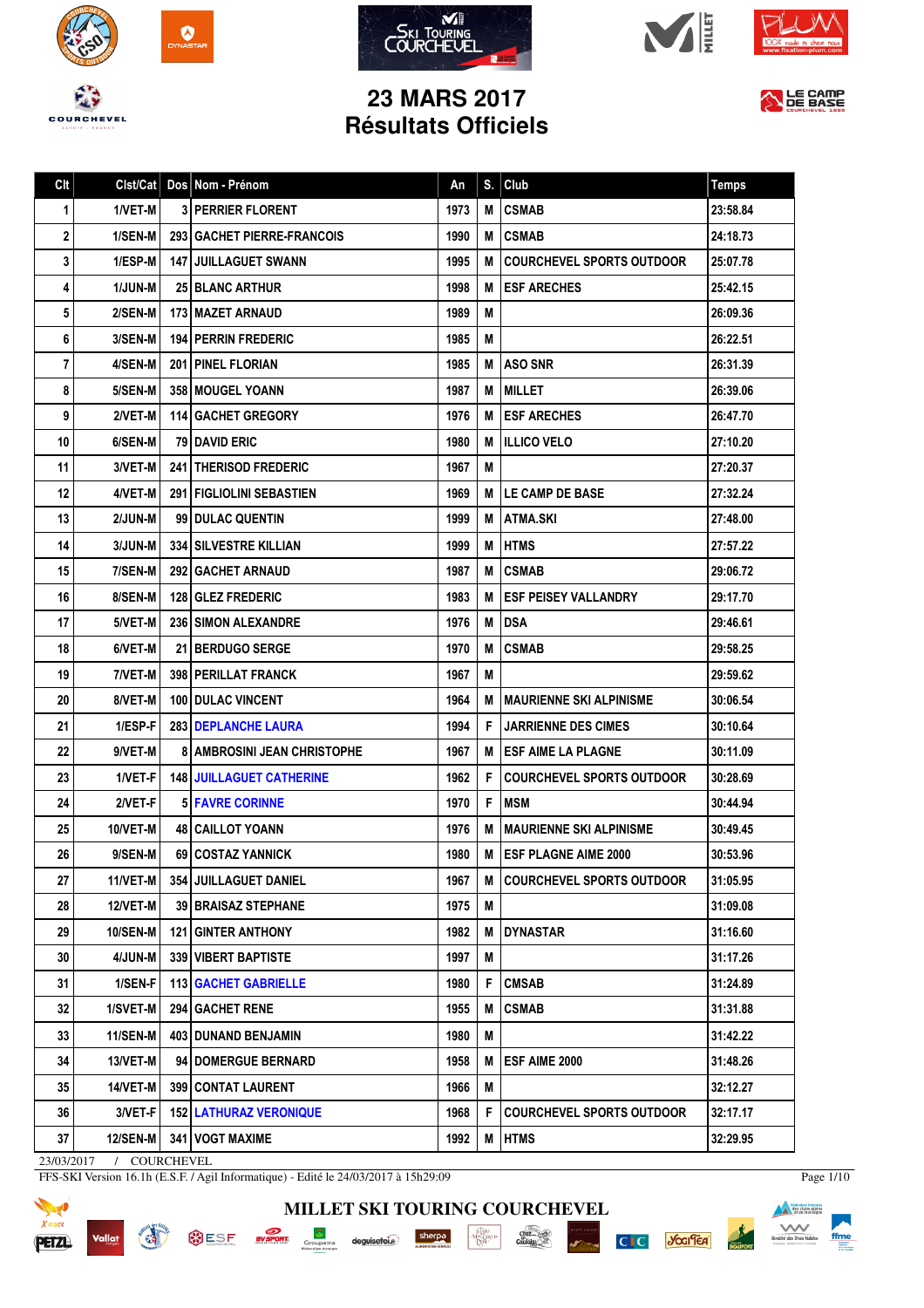| Clt | Clst/Cat        | Dos Nom - Prénom                   | An   | S. | Club                              | <b>Temps</b> |
|-----|-----------------|------------------------------------|------|----|-----------------------------------|--------------|
| 38  | 2/SVET-M        | <b>323 MOTTIER SERGE</b>           | 1954 | M  | <b>CAF ARAVIS</b>                 | 34:47.46     |
| 39  | 2/SEN-F         | <b>193 PERRIN ELISE</b>            | 1986 | F  |                                   | 34:53.13     |
| 40  | 15/VET-M        | <b>105 EUDIER FREDERIC</b>         | 1962 | M  | <b>DYNASTAR</b>                   | 35:10.33     |
| 41  | <b>13/SEN-M</b> | <b>242 THOLLON RONAN</b>           | 1986 | M  | <b>DYNASTAR</b>                   | 35:31.57     |
| 42  | 1/CAD-M         | 277 CERUTTI HUGO                   | 2000 | M  | <b>HTMS</b>                       | 35:45.90     |
| 43  | 16/VET-M        | <b>249   VIALLY LAURENT</b>        | 1974 | M  | <b>CLUB DES SPORTS COURCHEVEL</b> | 35:58.47     |
| 44  | <b>14/SEN-M</b> | <b>406   PARRINELLO LAURENT</b>    | 1993 | M  |                                   | 36:07.13     |
| 45  | 17/VET-M        | <b>124 GIRARD GREGORY</b>          | 1975 | M  |                                   | 36:14.56     |
| 46  | 18/VET-M        | <b>159 LEFORT NICOLAS</b>          | 1971 | M  | <b>MSM</b>                        | 36:16.42     |
| 47  | 15/SEN-M        | <b>253 WALKER STUART</b>           | 1985 | M  |                                   | 36:17.51     |
| 48  | 1/SVET-F        | <b>287 FAVRE ARMELLE</b>           | 1956 | F  | <b>CAF VANOISE</b>                | 36:17.60     |
| 49  | 4/VET-F         | <b>17 BAU GERALDINE</b>            | 1970 | F  | <b>MSM</b>                        | 36:18.49     |
| 50  | 16/SEN-M        | <b>226 RONDEAU GAETAN</b>          | 1983 | M  | <b>DYNASTAR</b>                   | 36:36.08     |
| 51  | 19/VET-M        | <b>281 IDE RESSEGUIER NICOLAS</b>  | 1971 | M  | <b>CAF ALBERTVILLE</b>            | 36:39.21     |
| 52  | 20/VET-M        | <b>212 QUEY LAURENT</b>            | 1970 | M  | <b>HTMS</b>                       | 37:01.13     |
| 53  | <b>17/SEN-M</b> | 393 DELBOS GILLES                  | 1980 | M  |                                   | 37:10.86     |
| 54  | <b>18/SEN-M</b> | <b>135 GUNTZ JEREMY</b>            | 1983 | M  | <b>ESF COURCHEVEL 1550</b>        | 37:12.48     |
| 55  | 21/VET-M        | <b>103 DURAND-TERRASSON ROLAND</b> | 1960 | M  | <b>R'COURCHEVEL</b>               | 37:16.74     |
| 56  | <b>19/SEN-M</b> | <b>248 VERTHIER REMI</b>           | 1985 | M  | <b>CAF MOUTIERS</b>               | 37:58.61     |
| 57  | 22/VET-M        | 246 VALLEE GILLES                  | 1966 | M  |                                   | 38:27.91     |
| 58  | <b>20/SEN-M</b> | <b>117 GARCIA SEVERIN</b>          | 1986 | M  | <b>MHT</b>                        | 38:33.93     |
| 59  | 3/SEN-F         | <b>46 BURETTE MARGOT</b>           | 1989 | F  |                                   | 38:46.65     |
| 60  | 1/JUN-F         | <b>143 JOLY CHLOE</b>              | 1998 | F  | <b>CAF ALBERTVILLE</b>            | 39:03.21     |
| 61  | 23/VET-M        | <b>342 VOGT PHILIPPE</b>           | 1962 | M  |                                   | 39:06.89     |
| 62  | 4/SEN-F         | <b>140 JACQUELIN NOEMIE</b>        | 1991 | F  | <b>CMSAB</b>                      | 39:16.84     |
| 63  | 5/SEN-F         | <b>274 BUGNARD CORAIL</b>          | 1991 | F  | <b>COURCHEVEL SPORTS OUTDOOR</b>  | 39:17.35     |
| 64  | 5/JUN-M         | 225 ROMANET VICTOR                 | 1998 | Μ  | <b>CAF ALBERTVILLE</b>            | 39:23.77     |
| 65  | 21/SEN-M        | <b>44 BUGNARD DELFIN</b>           | 1992 | M  |                                   | 39:24.69     |
| 66  | 5/VET-F         | <b>115   GACHET-MAUROZ PASCALE</b> | 1958 | F  | <b>ESF COURCHEVEL 1550</b>        | 39:26.33     |
| 67  | 6/SEN-F         | <b>120 GINTER AMELIE</b>           | 1985 | F  | <b>DYNASTAR</b>                   | 39:28.48     |
| 68  | <b>22/SEN-M</b> | 388 RICHARD AYMERIC                | 1991 | M  |                                   | 40:04.25     |
| 69  | <b>23/SEN-M</b> | <b>163 LODOLO JULIEN</b>           | 1987 | M  | <b>HTMS</b>                       | 40:11.16     |
| 70  | 7/SEN-F         | <b>190   PELLICANO MELINA</b>      | 1987 | F  |                                   | 40:11.43     |
| 71  | 8/SEN-F         | <b>411 JANNI CARLA</b>             | 1993 | F  | <b>ESF COURCHEVEL 1550</b>        | 40:27.91     |
| 72  | 6/VET-F         | <b>278 CHARDIN LAURE</b>           | 1973 | F  |                                   | 40:50.68     |
| 73  | 1/MIN-M         | <b>145 JUGAND KILLIAN</b>          | 2003 | M  | <b>TEAM CARIOCAR</b>              | 40:55.29     |
| 74  | 2/ESP-M         | <b>101   DUMONT REMI</b>           | 1994 | M  |                                   | 41:06.39     |
| 75  | <b>24/VET-M</b> | 214 RAISIN DIDIER                  | 1967 | M  |                                   | 41:11.11     |
| 76  | 1/MIN-F         | 26 BLANC ELISA                     | 2004 | F. |                                   | 41:20.29     |
| 77  | 2/CAD-M         | 213 RAISIN ALBAN                   | 2000 | M  | ATMA.SKI                          | 41:27.28     |
| 78  | <b>25/VET-M</b> | 73   CUYALA JEAN MATHIEU           | 1967 | M  |                                   | 41:30.01     |
| 79  | 26/VET-M        | <b>181   MOREL PATRICE</b>         | 1969 | M  | <b>COURCHEVEL SPORTS OUTDOOR</b>  | 41:42.19     |

FFS-SKI Version 16.1h (E.S.F. / Agil Informatique) - Edité le 24/03/2017 à 15h29:10

Page 2/10

**MILLET SKI TOURING COURCHEVEL**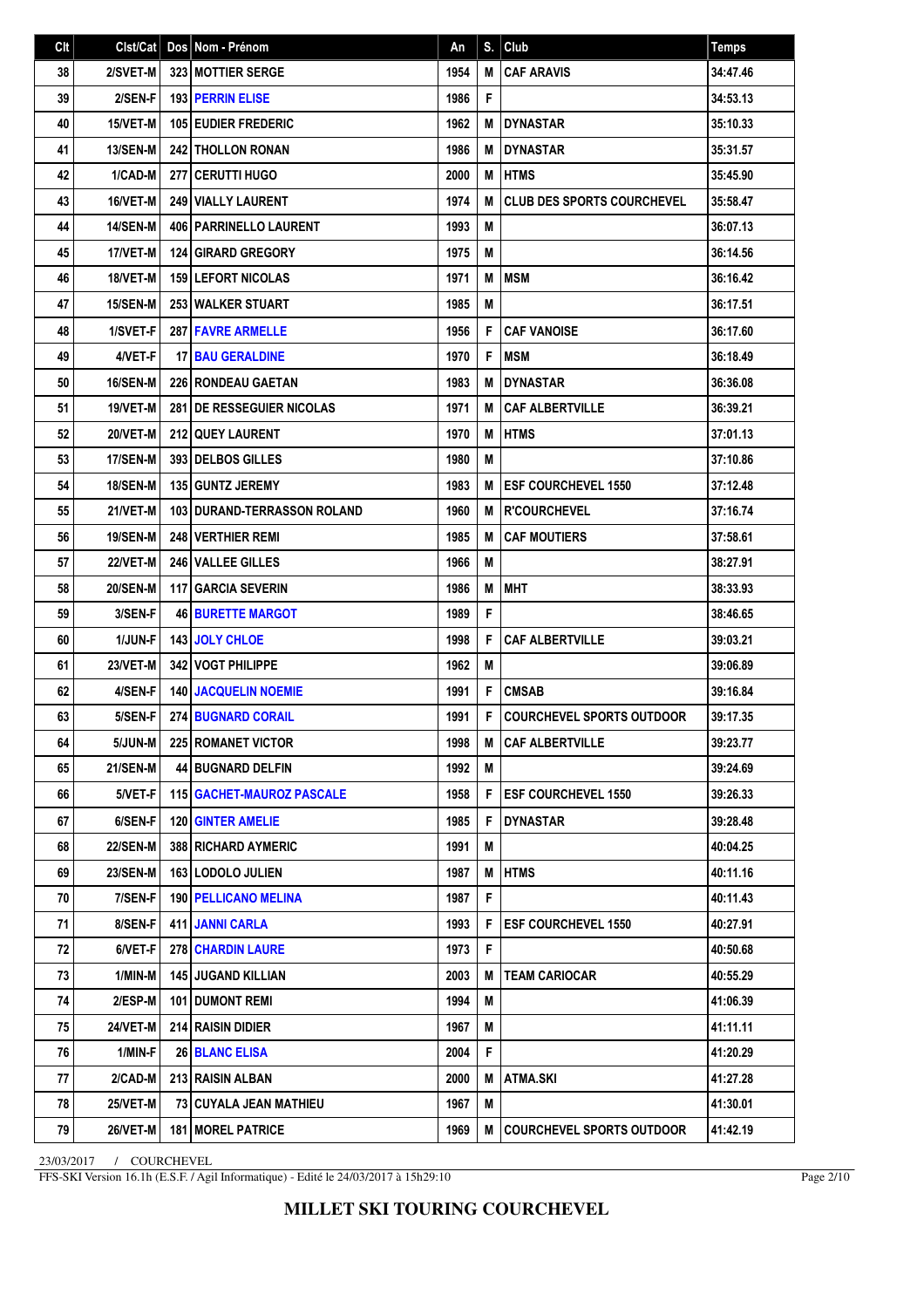| Clt | Clst/Cat        | Dos Nom - Prénom                   | An   | S. | Club                             | <b>Temps</b> |
|-----|-----------------|------------------------------------|------|----|----------------------------------|--------------|
| 80  | 9/SEN-F         | <b>162 LIMOUZA CAROLINE</b>        | 1992 | F  |                                  | 41:47.79     |
| 81  | 27/VET-M        | <b>199 PETRESCHI OLIVIER</b>       | 1976 | M  |                                  | 41:53.89     |
| 82  | 7/VET-F         | <b>312 I LYANNAZ MARIE</b>         | 1964 | F  | <b>ESF MERIBEL</b>               | 42:03.53     |
| 83  | <b>24/SEN-M</b> | <b>189 PARENT NICOLAS</b>          | 1984 | M  | <b>PLUM</b>                      | 42:10.62     |
| 84  | <b>25/SEN-M</b> | <b>149   LAMOUREUX GUILLAUME</b>   | 1979 | M  |                                  | 42:13.82     |
| 85  | <b>26/SEN-M</b> | 91 <b>DEYA JEREMY</b>              | 1989 | M  | <b>PLUM</b>                      | 42:30.51     |
| 86  | <b>10/SEN-F</b> | <b>271 BONNEFOI MATHILDE</b>       | 1992 | F  | <b>PIEPS</b>                     | 42:31.85     |
| 87  | 28/VET-M        | <b>405 SYRIKOV CYRIL</b>           | 1971 | M  |                                  | 43:22.91     |
| 88  | <b>27/SEN-M</b> | 392 OTTAWAY MATT                   | 1982 | M  |                                  | 43:34.63     |
| 89  | 29/VET-M        | <b>394   TOWNEND LEE</b>           | 1973 | M  |                                  | 43:34.76     |
| 90  | 1/BEN-M         | <b>24 BLANC ANTONIN</b>            | 2006 | Μ  |                                  | 43:39.70     |
| 91  | 8/VET-F         | <b>206 POMMAT STEPHANIE</b>        | 1976 | F  |                                  | 43:44.62     |
| 92  | <b>28/SEN-M</b> | <b>204 POISSON PIERRE</b>          | 1989 | М  | <b>PLUM</b>                      | 43:59.63     |
| 93  | <b>29/SEN-M</b> | <b>412 BLANC GONNET ANTHONY</b>    | 1989 | M  |                                  | 44:23.17     |
| 94  | <b>30/SEN-M</b> | <b>176 MICHEL SEBASTIEN</b>        | 1984 | M  | <b>PLUM</b>                      | 45:04.23     |
| 95  | <b>11/SEN-F</b> | <b>118 GARCIN ALICE</b>            | 1990 | F  |                                  | 45:18.09     |
| 96  | 31/SEN-M        | <b>367 CHARDON CEDRIC</b>          | 1981 | M  | <b>ESF COURCHEVEL 1850</b>       | 45:19.93     |
| 97  | <b>32/SEN-M</b> | <b>372 PORTENEUVE MARTIN</b>       | 1993 | M  |                                  | 45:22.97     |
| 98  | 2/BEN-M         | <b>401 LAMBERT LINO</b>            | 2007 | M  |                                  | 45:40.40     |
| 99  | 30/VET-M        | <b>400   LAMBERT PIERRE</b>        | 1976 | M  |                                  | 45:55.41     |
| 100 | 33/SEN-M        | <b>185 MUSCARA ANTHONY</b>         | 1988 | M  |                                  | 46:00.11     |
| 101 | 12/SEN-F        | <b>70 COUGOUREUX JUSTINE</b>       | 1983 | F  |                                  | 46:05.59     |
| 102 | 34/SEN-M        | <b>7 ABOULIKAM YANNICK</b>         | 1980 | M  |                                  | 46:06.74     |
| 103 | 35/SEN-M        | <b>285 DUBOIS ERIC</b>             | 1989 | M  | <b>COURCHEVEL SPORTS OUTDOOR</b> | 46:52.57     |
| 104 | 9/VET-F         | <b>251 VIARD SEVERINE</b>          | 1977 | F  |                                  | 47:02.31     |
| 105 | <b>13/SEN-F</b> | 29 BLANCHARD LAURE                 | 1985 | F  |                                  | 47:02.35     |
| 106 | 10/VET-F        | 209 PUSSET SARAH                   | 1976 | F. |                                  | 47:02.39     |
| 107 | 31/VET-M        | <b>210   PUSSET EMMANUEL</b>       | 1973 | М  | LA JARRIENNE DES CIMES           | 47:04.69     |
| 108 | <b>36/SEN-M</b> | <b>138 HENRIQUES AMAEL</b>         | 1986 | M  | <b>JARRIENNE DES CIMES</b>       | 47:04.79     |
| 109 | 32/VET-M        | <b>208 PROUST CHRISTOPHER</b>      | 1976 | M  | LA JARRIENNE DES CIMES           | 47:08.37     |
| 110 | 11/VET-F        | <b>76 DAUTIEE SANDRINE</b>         | 1974 | F  |                                  | 47:08.47     |
| 111 | <b>37/SEN-M</b> | <b>228 RUFFET BON CORPS ROMAIN</b> | 1981 | M  | <b>I DYNASTAR</b>                | 47:41.04     |
| 112 | 33/VET-M        | <b>127   GIRAUD DAVID</b>          | 1976 | M  | <b>DYNASATAR</b>                 | 47:41.25     |
| 113 | 34/VET-M        | 375 GEIBEN PHILIPPE                | 1964 | M  | <b>MILLET</b>                    | 47:42.00     |
| 114 | 14/SEN-F        | 379 LE ROUX CHARLOTTE              | 1990 | F  | <b>ESF GRAND BORNAND</b>         | 47:45.59     |
| 115 | 3/CAD-M         | <b>144 JUGAND HUGO</b>             | 2000 | M  | <b>TEAM CARIOCAR</b>             | 48:01.22     |
| 116 | 35/VET-M        | <b>196   PETITJEAN ROBERT</b>      | 1959 | M  |                                  | 48:06.68     |
| 117 | 1/CAD-F         | 327 PFEND CHLOE                    | 2001 | F  | <b>CAF CHAMBERY</b>              | 48:12.47     |
| 118 | 36/VET-M        | <b>328   PFEND STEPHANE</b>        | 1972 | M  | <b>CAF CHAMBERY</b>              | 48:12.51     |
| 119 | 12/VET-F        | 93 DOIX SEVERINE                   | 1976 | F  | <b>ESF COURCHEVEL 1850</b>       | 48:18.90     |
| 120 | 37/VET-M        | <b>182   MUGNIER PHILIPPE</b>      | 1959 | Μ  |                                  | 48:37.12     |
| 121 | 13/VET-F        | <b>64   CHEVASSU CLAUDE</b>        | 1964 | F  | <b>ESF COURCHEVEL 1850</b>       | 48:49.73     |

FFS-SKI Version 16.1h (E.S.F. / Agil Informatique) - Edité le 24/03/2017 à 15h29:10

Page 3/10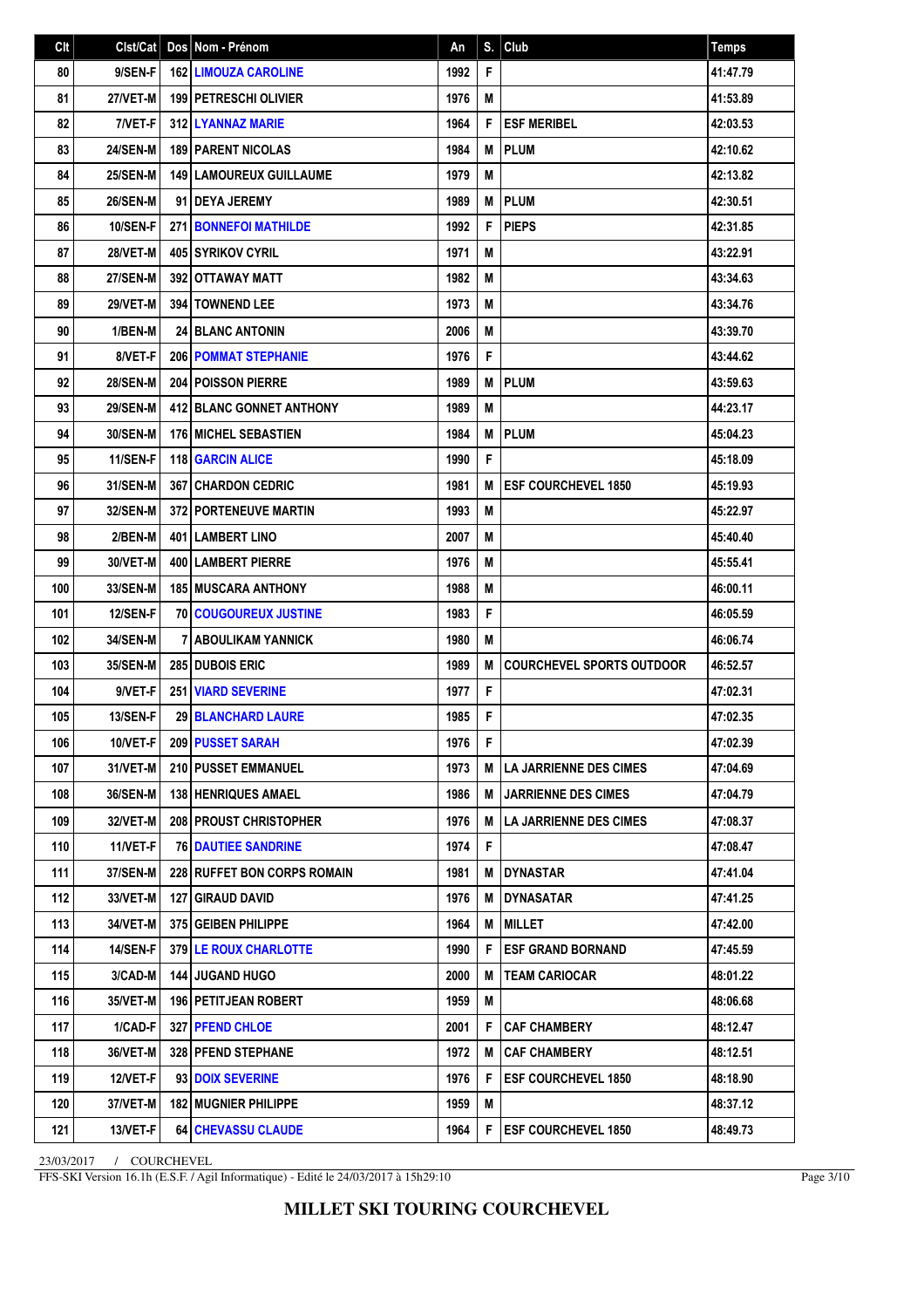| Clt | Clst/Cat        | Dos Nom - Prénom                    | An   | S. | Club                             | Temps    |
|-----|-----------------|-------------------------------------|------|----|----------------------------------|----------|
| 122 | 38/VET-M        | <b>187 NOCHEZ RENAUD</b>            | 1960 | M  |                                  | 49:15.27 |
| 123 | <b>38/SEN-M</b> | 347 COTTERLAZ FLORENT               | 1986 | M  | <b>I MILLET</b>                  | 49:31.32 |
| 124 | 3/ESP-M         | 284 DERIVRY ANTOINE                 | 1996 | M  | <b>HOTEL ALPEN RUITOR</b>        | 49:33.51 |
| 125 | 39/SEN-M        | <b>362 TORECILLA THIBAUT</b>        | 1990 | M  | <b>MILLET</b>                    | 49:41.99 |
| 126 | 40/SEN-M        | 356 MARIN PIERRE                    | 1983 | M  | <b>MILLET</b>                    | 49:49.47 |
| 127 | 39/VET-M        | <b>186   MUSCARA GUY</b>            | 1966 | M  |                                  | 49:58.59 |
| 128 | 41/SEN-M        | 95 DONATIEN CAU                     | 1982 | M  | <b>PLUM</b>                      | 50:04.48 |
| 129 | 15/SEN-F        | <b>104   DUVERNEY SANDRA</b>        | 1993 | F  | <b>PLUM</b>                      | 50:04.80 |
| 130 | 3/SVET-M        | 92 DOIX PHILIPPE                    | 1947 | M  | <b>IESF COURCHEVEL 1850</b>      | 50:05.75 |
| 131 | 4/ESP-M         | 377   POLLET-VILLARD YANN           | 1994 | M  | <b>PLUM</b>                      | 50:07.92 |
| 132 | 42/SEN-M        | <b>205 POLLET VILLARD FRANCOIS</b>  | 1991 | M  | PLUM                             | 50:08.81 |
| 133 | 43/SEN-M        | 172 MARULLAZ VINCENT                | 1992 | M  | <b>PLUM</b>                      | 50:09.76 |
| 134 | 2/JUN-F         | <b>265   BERRARD BERENICE</b>       | 1999 | F  |                                  | 50:10.54 |
| 135 | 40/VET-M        | 22 BERRARD JEAN-CHRISTOPHE          | 1965 | M  | <b>COURCHEVEL SPORTS OUDOOR</b>  | 50:11.20 |
| 136 | 41/VET-M        | <b>243   TONNEAU DAVID</b>          | 1975 | M  |                                  | 50:11.97 |
| 137 | 44/SEN-M        | <b>374 DEMONSANT CHRISTOPHE</b>     | 1981 | M  |                                  | 50:14.91 |
| 138 | 14/VET-F        | 42 BRYANT KELLI                     | 1972 | F  |                                  | 50:36.56 |
| 139 | 16/SEN-F        | <b>371 KONONCHUK OLGA</b>           | 1980 | F  |                                  | 50:54.82 |
| 140 | 42/VET-M        | 369 CHRETIEN FLORENT                | 1972 | M  |                                  | 50:55.58 |
| 141 | 17/SEN-F        | <b>89   DESNOYERS SANSAN</b>        | 1981 | F  |                                  | 50:57.44 |
| 142 | 43/VET-M        | <b>252 VOLVET OLIVIER</b>           | 1963 | M  |                                  | 51:11.28 |
| 143 | 44/VET-M        | <b>397 CHARDON ANDRE</b>            | 1971 | M  |                                  | 51:37.41 |
| 144 | <b>18/SEN-F</b> | <b>353 GILOT DELPHINE</b>           | 1992 | F  | <b>MILLET</b>                    | 51:53.42 |
| 145 | <b>45/SEN-M</b> | <b>363 VAISSIERE AURELIEN</b>       | 1993 | M  | <b>MILLET</b>                    | 51:53.60 |
| 146 | 46/SEN-M        | <b>351 DUPENT ANTOINE</b>           | 1984 | M  | <b>IMILLET</b>                   | 51:54.62 |
| 147 | <b>19/SEN-F</b> | 352 FAVRE GLADYS                    | 1980 | F  | <b>MILLET</b>                    | 51:54.95 |
| 148 | 47/SEN-M        | 345 BONNEAUX DEODAT                 | 1986 |    | <b>M MILLET</b>                  | 51:57.20 |
| 149 | 20/SEN-F        | <b>346   CAVILLON PERRINE</b>       | 1986 | F  | <b>MILLET</b>                    | 51:59.17 |
| 150 | 48/SEN-M        | 361 SOREL JEREMY                    | 1983 | M  | <b>MILLET</b>                    | 52:02.12 |
| 151 | <b>49/SEN-M</b> | 404 FAVRE NICOLAS                   | 1987 | М  |                                  | 52:03.80 |
| 152 | 6/JUN-M         | 338 VIALLY MAXENCE                  | 1997 | M  | <b>MSM</b>                       | 52:04.83 |
| 153 | 50/SEN-M        | 288 FAVRE BENOIT                    | 1993 | M  |                                  | 52:06.36 |
| 154 | 51/SEN-M        | <b>71 CREMA AURELIEN</b>            | 1991 | M  | <b>PLUM</b>                      | 52:09.77 |
| 155 | 15/VET-F        | <b>349 I DEVILLE CORINNE</b>        | 1963 | F  |                                  | 52:11.95 |
| 156 | 4/SVET-M        | 267 BETEND DENIS                    | 1955 | M  | <b>CAF FAVERGES</b>              | 52:13.25 |
| 157 | 45/VET-M        | 109 FLAMMIER VINCENT                | 1971 | M  | <b>FROMAGE BEAUFORT</b>          | 52:21.60 |
| 158 | 21/SEN-F        | <b>179 I MOREAU CLEMENTINE</b>      | 1990 | F  | <b>FROMAGE BEAUFORT</b>          | 52:21.91 |
| 159 | 16/VET-F        | <b>286   FAURE-GIGNOUX VIRGINIE</b> | 1975 | F  |                                  | 52:25.48 |
| 160 | 17/VET-F        | <b>333 SETIEY LAURENCE</b>          | 1968 | F  |                                  | 52:25.50 |
| 161 | 18/VET-F        | <b>376   MCDOWELL HEATHER</b>       | 1975 | F. |                                  | 52:50.88 |
| 162 | 46/VET-M        | <b>82   DE THIERSANT PASCAL</b>     | 1962 | M  | <b>COURCHEVEL SPORTS OUTDOOR</b> | 53:46.51 |
| 163 | 5/SVET-M        | 348 DE THIERSANT ERIGE              | 1942 | M  |                                  | 53:46.55 |

FFS-SKI Version 16.1h (E.S.F. / Agil Informatique) - Edité le 24/03/2017 à 15h29:10

Page 4/10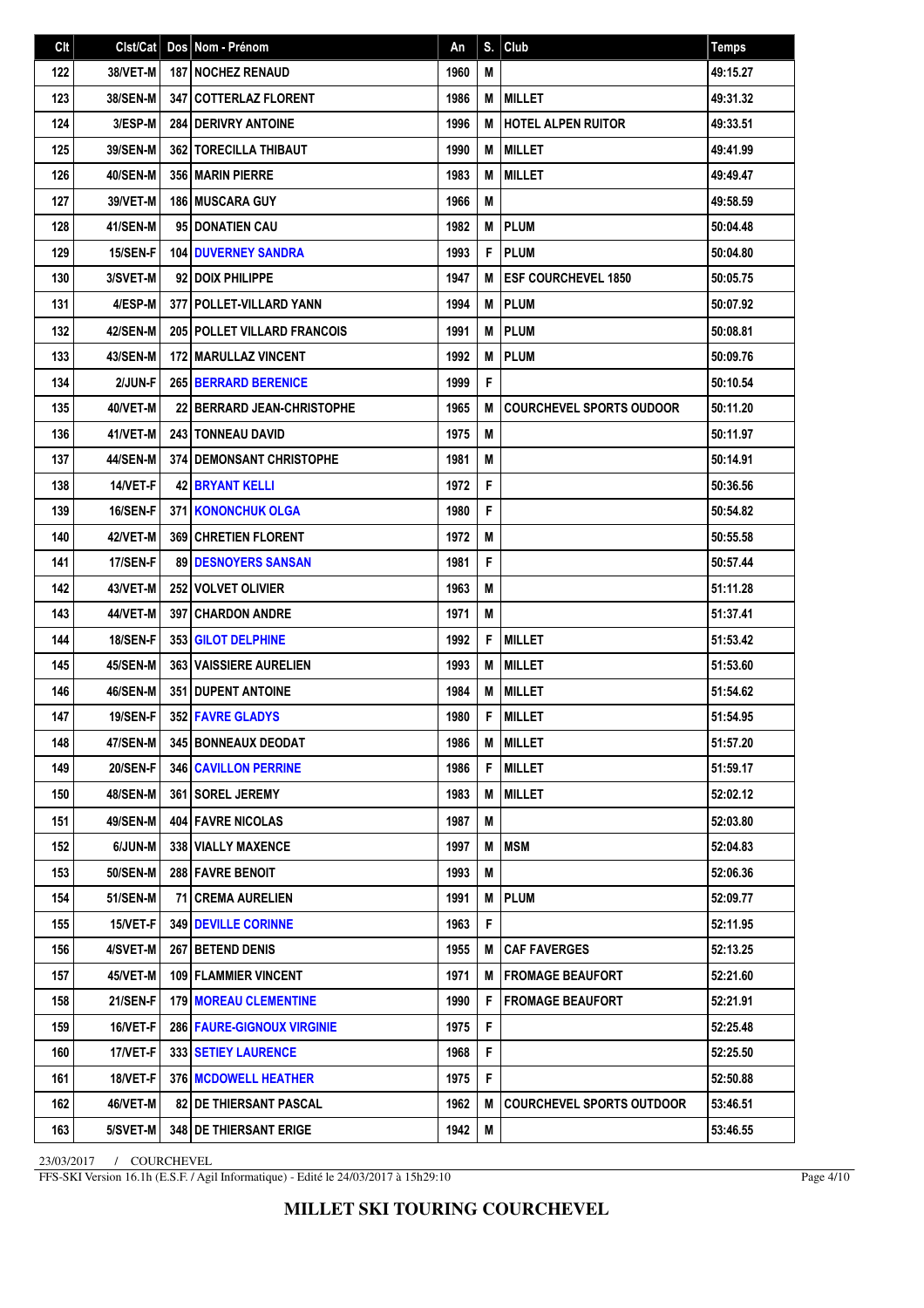| C <sub>It</sub> | Clst/Cat        | Dos Nom - Prénom                      | An   |   | $S.$ Club                        | <b>Temps</b> |
|-----------------|-----------------|---------------------------------------|------|---|----------------------------------|--------------|
| 164             | 47/VET-M        | <b>74 DASSONVILLE LAURENT</b>         | 1969 | M |                                  | 53:58.34     |
| 165             | 19/VET-F        | <b>62 CHENAL CLAUDE</b>               | 1967 | F | <b>HTMS</b>                      | 54:16.00     |
| 166             | 20/VET-F        | <b>15 BARTNICKI MIREILLE</b>          | 1970 | F | <b>HTMS</b>                      | 54:17.96     |
| 167             | 5/ESP-M         | <b>192   PERRIER WILLIAM</b>          | 1994 | M | <b>COURCHEVEL SPORTS OUTDOOR</b> | 54:33.16     |
| 168             | <b>52/SEN-M</b> | 383 OLETTO GUILLAUME                  | 1989 | M |                                  | 54:34.00     |
| 168             | <b>52/SEN-M</b> | <b>382 BOROWY FLORIAN</b>             | 1989 | M |                                  | 54:34.00     |
| 170             | 22/SEN-F        | <b>359 MUTILLOD MYRTILLE</b>          | 1990 | F | <b>MILLET</b>                    | 54:43.02     |
| 171             | <b>54/SEN-M</b> | <b>387   GROSDOIGT DAMIEN</b>         | 1984 | M |                                  | 54:43.33     |
| 172             | 48/VET-M        | <b>408 PURICELLI MARIANO</b>          | 1974 | M |                                  | 55:10.22     |
| 173             | 49/VET-M        | 409 BALTHAZARD PASCAL                 | 1961 | M |                                  | 55:10.75     |
| 174             | 3/BEN-M         | <b>219 ROBINSON FINLAY</b>            | 2006 | M |                                  | 55:21.73     |
| 175             | <b>50/VET-M</b> | <b>222 ROBINSON ANDREW</b>            | 1966 | M | <b>COURCHEVEL SPORTS OUTDOOR</b> | 55:24.40     |
| 176             | 51/VET-M        | <b>165 MAGGIONI FREDERIC</b>          | 1977 | M | l FROMAGE BEAUFORT               | 55:25.74     |
| 177             | 23/SEN-F        | <b>160 LEMAIRE CLAIRE</b>             | 1988 | F | <b>CAF MOUTIERS</b>              | 55:26.94     |
| 178             | <b>55/SEN-M</b> | <b>13 BADONNEL MORGAN</b>             | 1987 | M |                                  | 55:33.35     |
| 179             | <b>52/VET-M</b> | <b>12 AZAIS CHRISTOPHE</b>            | 1969 | M |                                  | 55:41.38     |
| 180             | <b>53/VET-M</b> | 240 SUZANNE LUDOVIC                   | 1969 | M | <b>JARRIENNE DES CIMES</b>       | 55:41.83     |
| 181             | 21/VET-F        | <b>72 CROFT GINA</b>                  | 1964 | F |                                  | 55:46.51     |
| 182             | <b>54/VET-M</b> | <b>381   COSGROVE GRANT MACDONALD</b> | 1967 | M |                                  | 55:49.34     |
| 183             | <b>56/SEN-M</b> | 51   CASACCIA FILIPPO                 | 1984 | M | <b>TEAM MARMALADE</b>            | 55:54.01     |
| 184             | <b>57/SEN-M</b> | <b>276 CASTRONARI FRANCESCO</b>       | 1989 | M | <b>TEAM NEW GENERATION</b>       | 55:54.05     |
| 185             | <b>58/SEN-M</b> | <b>290 FERRANDO LUIGI</b>             | 1978 | M |                                  | 55:54.16     |
| 186             | <b>59/SEN-M</b> | <b>337   TOMASELLO MARCO</b>          | 1978 | M |                                  | 55:54.32     |
| 187             | <b>55/VET-M</b> | <b>340   VITALE CRISTIANO</b>         | 1970 | M |                                  | 55:54.61     |
| 188             | 60/SEN-M        | <b>385 RIZZO LUCA</b>                 | 1991 | M |                                  | 55:54.71     |
| 189             | <b>24/SEN-F</b> | <b>275 BUISSON CHARLENE</b>           | 1989 | F |                                  | 55:54.90     |
| 190             | 61/SEN-M        | 386   BARBAGALLO GIUSEPPE             | 1990 | M |                                  | 55:56.33     |
| 191             | <b>56/VET-M</b> | 370   DUHOUX XAVIER                   | 1972 | М |                                  | 56:07.14     |
| 192             | 62/SEN-M        | 2 SERT YOANN                          | 1987 | M | <b>HTMS</b>                      | 56:07.45     |
| 193             | 63/SEN-M        | 245 TROSSAT VALERIAN                  | 1982 | M |                                  | 56:17.36     |
| 194             | 25/SEN-F        | 90 DETOUILLON CLEMENTINE              | 1981 | F |                                  | 56:17.38     |
| 195             | 64/SEN-M        | 41 BRIERLEY BEN                       | 1979 | M |                                  | 56:19.42     |
| 196             | 65/SEN-M        | 126   GIRARDO FRANCOIS-XAVIER         | 1978 | M | <b>HTMS</b>                      | 56:21.18     |
| 197             | 66/SEN-M        | <b>35 BOUCHER CORENTIN</b>            | 1986 | M | <b>HTMS</b>                      | 56:23.11     |
| 198             | 4/BEN-M         | <b>215 RAOULT TITOUAN</b>             | 2005 | M | <b>CLUB SKI DE FOND BOZEL</b>    | 56:26.17     |
| 199             | 2/MIN-F         | 216 RAOULT ZOE                        | 2003 | F | <b>CLUB SKI DE FOND BOZEL</b>    | 56:26.70     |
| 200             | <b>22/VET-F</b> | <b>396 DILLENSEGER CATHY</b>          | 1972 | F |                                  | 56:26.72     |
| 201             | 57/VET-M        | <b>164   LUCIANO EDOUARD</b>          | 1973 | M | <b>ASSOCIATION PARALPINISME</b>  | 56:29.10     |
| 202             | 6/SVET-M        | 325 PERINO JEAN-LOUIS                 | 1951 | M |                                  | 56:32.20     |
| 203             | 2/SVET-F        | 380 MAKEPEACE JENNY                   | 1954 | F |                                  | 56:35.10     |
| 204             | <b>26/SEN-F</b> | <b>280   CORBELLA VALENTINA</b>       | 1984 | F | <b>TEAM NEW GENERATION</b>       | 56:36.65     |
| 205             | 67/SEN-M        | 266 BERTHOLON BENJAMIN                | 1981 | M | STAUBLI SPORT                    | 56:38.55     |

FFS-SKI Version 16.1h (E.S.F. / Agil Informatique) - Edité le 24/03/2017 à 15h29:10

Page 5/10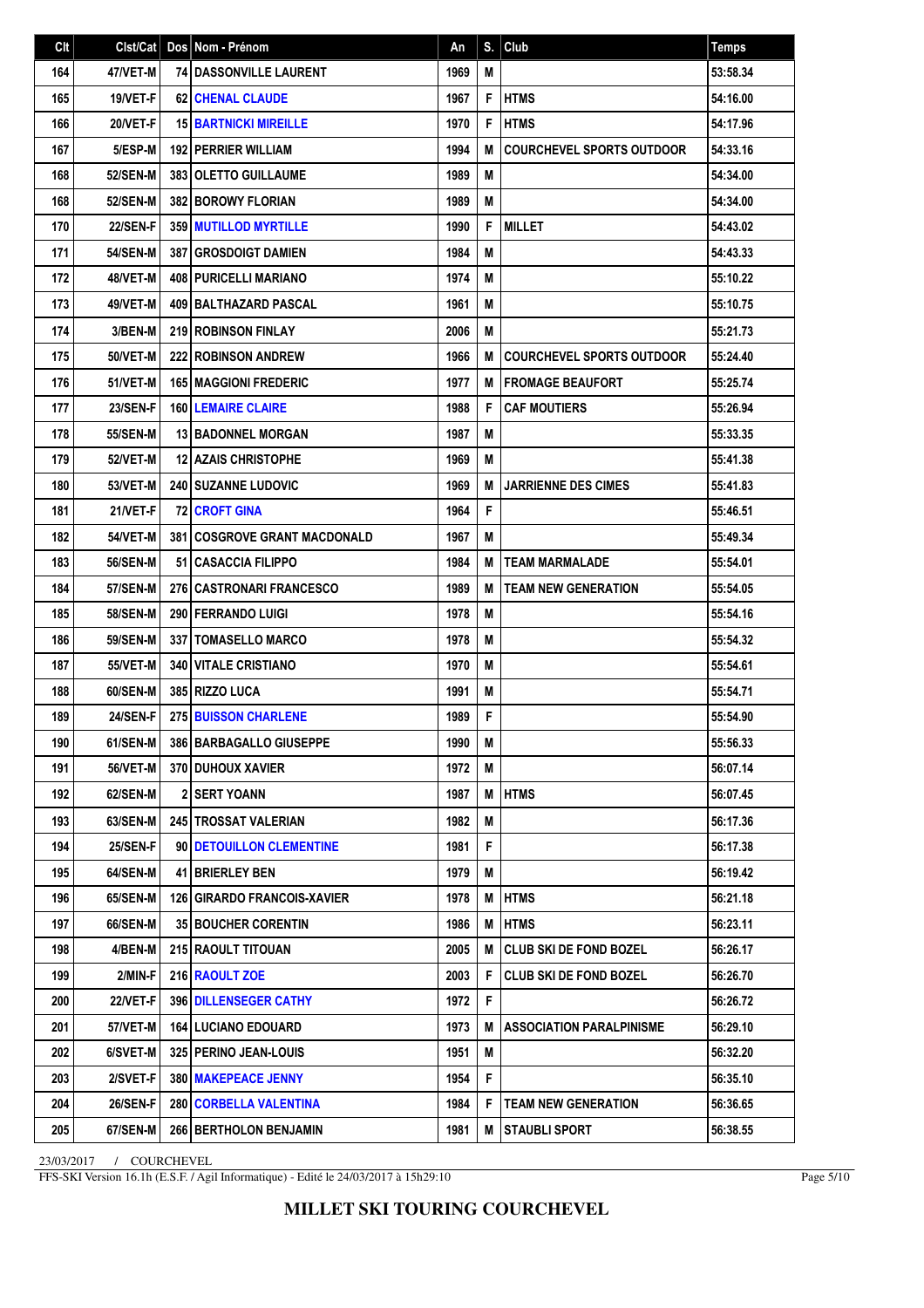| Clt |                 | Cist/Cat   Dos   Nom - Prénom          | An   | S. | Club                                | <b>Temps</b> |
|-----|-----------------|----------------------------------------|------|----|-------------------------------------|--------------|
| 206 | 58/VET-M        | <b>61 CHEDAL ANGLAY JOSEPH</b>         | 1959 | M  | <b>COURCHEVEL SPORTS OUTDOOR</b>    | 56:38.59     |
| 207 | 23/VET-F        | <b>402   VIBERT ISABELLE</b>           | 1961 | F  |                                     | 56:38.65     |
| 208 | 27/SEN-F        | <b>88 DELSUPEHE FRANCE</b>             | 1987 | F  | <b>HTMS</b>                         | 56:40.44     |
| 209 | 68/SEN-M        | 65 CLAREY PIERRE-MARIE                 | 1989 | M  |                                     | 56:41.61     |
| 210 | 28/SEN-F        | <b>191 PERRAIN EMILIE</b>              | 1985 | F  | <b>CAF VANOISE TARENTAISE</b>       | 56:42.07     |
| 211 | 69/SEN-M        | <b>207 POUPON SYLVAIN</b>              | 1984 | M  | <b>I CAF VANOISE TARENTAISE</b>     | 56:42.38     |
| 212 | <b>59/VET-M</b> | 218 REYNIER JEAN MICHEL                | 1967 | M  | <b>ATHLETIQUE SPORT MOUTIERS</b>    | 56:46.66     |
| 213 | 60/VET-M        | 332 RIBIERE LAURENT                    | 1972 | M  | <b>HOTEL ALPEN RUITOR</b>           | 56:51.37     |
| 214 | 29/SEN-F        | 68 COLLIN FLORENCE                     | 1988 | F  |                                     | 56:55.47     |
| 215 | 24/VET-F        | <b>18 BELL NICKI</b>                   | 1972 | F  |                                     | 56:58.38     |
| 216 | 61/VET-M        | <b>19 BELL JAMES</b>                   | 1961 | M  |                                     | 56:59.05     |
| 217 | 30/SEN-F        | <b>296 GEHIN MANON</b>                 | 1992 | F  |                                     | 57:08.45     |
| 218 | 31/SEN-F        | 258 APPOLONIA JENNY                    | 1978 | F  | <b>COURCHEVEL SPORTS OUTDOOR</b>    | 57:16.27     |
| 219 | <b>70/SEN-M</b> | <b>329 PORTANIER TONY</b>              | 1991 | М  | <b>IESF COURCHEVEL 1550</b>         | 57:16.37     |
| 220 | 25/VET-F        | <b>16 BATCHELOR MELANIE</b>            | 1970 | F  | <b>COURCHEVEL SPORTS OUTDOOR</b>    | 57:16.50     |
| 221 | 26/VET-F        | <b>174 MC GREE SAM</b>                 | 1970 | F  | <b>COURCHEVEL SPORTS OUTDOOR</b>    | 57:16.79     |
| 222 | <b>71/SEN-M</b> | 273 BRUET ALEXANDRE                    | 1981 | M  | <b>COURCHEVEL SPORTS OUTDOOR</b>    | 57:21.83     |
| 223 | 27/VET-F        | <b>102 DUPRAZ BRIGITTE</b>             | 1959 | F  | <b>CAF ALBERTVILLE</b>              | 57:23.65     |
| 224 | 62/VET-M        | <b>23 BINET THIERRY</b>                | 1960 | M  | <b>CAF ALBERTVILLE</b>              | 57:26.65     |
| 225 | <b>32/SEN-F</b> | 295 GALAND AMELIE                      | 1978 | F  |                                     | 57:40.46     |
| 226 | <b>72/SEN-M</b> | <b>132 GROMIER ARNAUD</b>              | 1982 | M  |                                     | 57:46.94     |
| 227 | 33/SEN-F        | 390   LATELLA MATHILDE                 | 1993 | F  |                                     | 58:03.21     |
| 228 | 34/SEN-F        | 389 BIGUET VALENTINE                   | 1993 | F  |                                     | 58:03.40     |
| 229 | 63/VET-M        | 108 FILLATRE JEAN LOUIS                | 1963 | M  | <b>ESF MERIBEL</b>                  | 58:05.42     |
| 230 | 7/JUN-M         | 67 COLLIARD DORIAN                     | 1999 | M  | <b>MSM</b>                          | 58:05.75     |
| 231 | 4/CAD-M         | 66 COLLIARD CEDRIC                     | 2000 | M  | <b>MSM</b>                          | 58:06.64     |
| 232 | $2/CAD-F$       | <b>77   DAVID CLEMENCE</b>             | 2000 |    | F   MSM                             | 58:07.06     |
| 233 | 73/SEN-M        | <b>319 IMERZARIO SEBASTIEN</b>         | 1982 | м  |                                     | 58:08.17     |
| 234 | 6/ESP-M         | <b>365 ALLERME CHARLY</b>              | 1994 |    | <b>M   CLUB DES SPORTS VALMOREL</b> | 58:08.57     |
| 235 | 3/MIN-F         | <b>168 MALAVAL LAURA</b>               | 2004 | F  |                                     | 58:12.25     |
| 236 | 35/SEN-F        | <b>364 ALLERME MARION</b>              | 1992 | F  |                                     | 58:14.40     |
| 237 | 64/VET-M        | 52 CELLIER OLIVIER                     | 1972 | M  |                                     | 58:22.46     |
| 238 | 65/VET-M        | <b>131 GOYET FRANCOIS</b>              | 1976 | M  |                                     | 58:34.72     |
| 239 | <b>74/SEN-M</b> | <b>247   VERNEREY PIERRE ALEXANDRE</b> | 1984 | M  | <b>IFROMAGE BEAUFORT</b>            | 58:49.39     |
| 240 | 66/VET-M        | <b>413 BUSTANANTE MANUEL</b>           | 1964 | M  |                                     | 58:50.00     |
| 241 | 28/VET-F        | <b>239   SUBLET SANDRINE</b>           | 1974 | F  |                                     | 59:19.95     |
| 242 | 67/VET-M        | <b>81   DAVID GREGORY</b>              | 1971 | M  | <b>MSM</b>                          | 59:25.41     |
| 243 | 2/MIN-M         | 78   DAVID MAXIME                      | 2003 | M  | <b>INAVES SKI NORDIQUE</b>          | 59:25.51     |
| 244 | <b>75/SEN-M</b> | <b>260 BALANDIER LOIC</b>              | 1991 | M  |                                     | 59:27.66     |
| 245 | 5/BEN-M         | <b>316 I MATER LOUKA</b>               | 2005 | M  |                                     | 59:35.73     |
| 246 | 5/CAD-M         | <b>315   MATER HUGO</b>                | 2002 | M  |                                     | 59:35.75     |
| 247 | 29/VET-F        | 318 MATER NOELLE                       | 1977 |    | F ESF COURCHEVEL 1550               | 59:36.37     |

FFS-SKI Version 16.1h (E.S.F. / Agil Informatique) - Edité le 24/03/2017 à 15h29:10

Page 6/10

**MILLET SKI TOURING COURCHEVEL**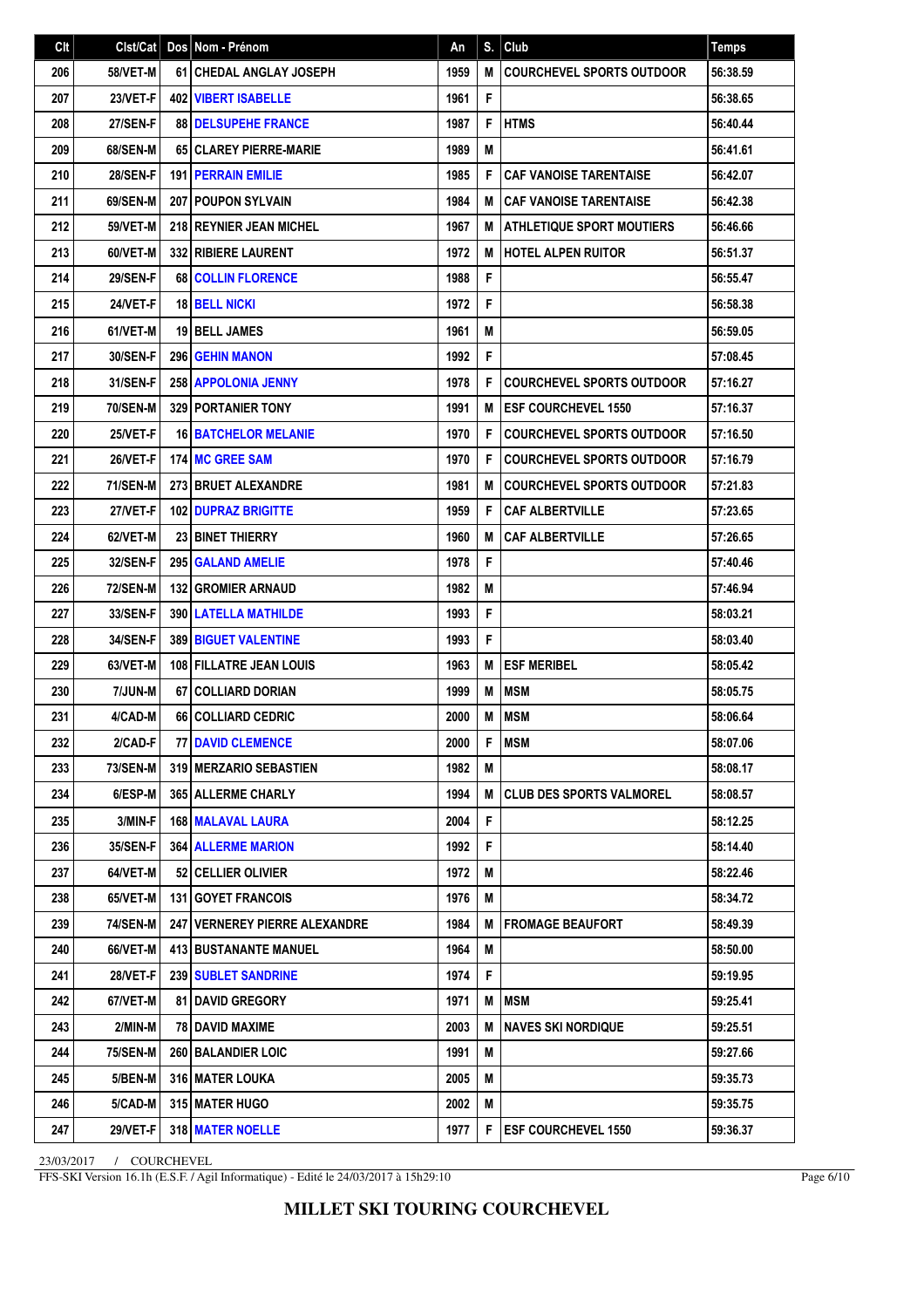| C <sub>It</sub> | Clst/Cat        |     | Dos Nom - Prénom                  | An   | S.         | Club                             | <b>Temps</b> |
|-----------------|-----------------|-----|-----------------------------------|------|------------|----------------------------------|--------------|
| 248             | 68/VET-M        |     | <b>317 MATER NICOLAS</b>          | 1974 | M          | <b>ESF COURCHEVEL 1550</b>       | 59:36.76     |
| 249             | 36/SEN-F        |     | <b>303 HENRION ANNEMIE</b>        | 1981 | F          |                                  | 59:44.33     |
| 250             | <b>76/SEN-M</b> |     | <b>269 BLANCHE BRUNO</b>          | 1982 | M          |                                  | 59:44.53     |
| 251             | 6/CAD-M         |     | 272 BRIANT SIMON                  | 2001 | M          |                                  | 1h00:05.56   |
| 252             | 3/MIN-M         |     | 298 GICQUEL THIBAULT              | 2004 | M          |                                  | 1h00:07.01   |
| 253             | <b>77/SEN-M</b> |     | 106 FELISAZ LOIC                  | 1985 | M          | PLUM                             | 1h00:45.72   |
| 254             | 69/VET-M        |     | <b>171 MARSHALL KEITH</b>         | 1966 | M          |                                  | 1h01:00.05   |
| 255             | <b>78/SEN-M</b> |     | 307 JOSUE BERTRAND                | 1985 | M          | <b>MSM</b>                       | 1h01:02.68   |
| 256             | 37/SEN-F        |     | 310 LECOMTE CAMILLE               | 1983 | F          |                                  | 1h01:04.99   |
| 257             | 8/JUN-M         |     | <b>373 CHEVALLIER GREGORY</b>     | 1998 | M          | <b>PLUM</b>                      | 1h01:10.37   |
| 258             | 70/VET-M        |     | <b>256 ALLANOS ETIENNE</b>        | 1964 | M          | <b>MSM</b>                       | 1h01:18.39   |
| 259             | <b>71/VET-M</b> |     | <b>129 GODIN JEAN-CHRISTOPHE</b>  | 1968 | M          | <b>COURCHEVEL SPORTS OUTDOOR</b> | 1h01:25.69   |
| 260             | <b>72/VET-M</b> |     | 235 SEFERIAN JEAN-PIERRE          | 1966 | M          |                                  | 1h01:25.75   |
| 261             | 30/VET-F        |     | <b>304 HOUILLON VERONIQUE</b>     | 1960 | F          |                                  | 1h01:34.09   |
| 262             | 7/SVET-M        |     | <b>305 HOUILLON YVES</b>          | 1955 | M          |                                  | 1h01:34.38   |
| 263             | 31/VET-F        |     | 335 TAFT GEORGINA                 | 1972 | F          |                                  | 1h01:37.85   |
| 264             | 32/VET-F        |     | <b>150 LANGEARD NATHALIE</b>      | 1969 | F          |                                  | 1h01:40.40   |
| 265             | <b>NET-H</b>    | 203 | H<br>1973                         |      | 1h01:40.87 |                                  |              |
| 266             | 38/SEN-F        |     | <b>268 BLANC ANGELIQUE</b>        | 1990 | F          |                                  | 1h01:46.81   |
| 267             | 2/ESP-F         |     | 321 MOLLARD SOPHIE                | 1995 | F          | <b>CSMAB TEAM MILLET</b>         | 1h01:46.97   |
| 268             | 39/SEN-F        |     | <b>111 FRANCHINO MIREILLE</b>     | 1979 | F          |                                  | 1h01:53.26   |
| 269             | 33/VET-F        |     | <b>75 DAUDE DORIS</b>             | 1974 | F          |                                  | 1h02:10.03   |
| 270             | <b>73/VET-M</b> |     | <b>32 BONHOMME RAPHAEL</b>        | 1971 | M          |                                  | 1h02:12.61   |
| 271             | <b>74/VET-M</b> |     | 107 FELISAZ ALBERT                | 1960 | M          | <b>PLUM</b>                      | 1h02:38.90   |
| 272             | <b>75/VET-M</b> |     | <b>156 LEBLANC BRUNO</b>          | 1969 | M          |                                  | 1h02:55.56   |
| 273             | 4/MIN-M         |     | 155 LEBLANC RUDI                  | 2003 | M          | <b>SKI DE FOND BOZEL</b>         | 1h02:55.93   |
| 274             | 40/SEN-F        |     | 202 POGGIO ENNIA                  | 1990 |            | F   PLUM                         | 1h03:00.69   |
| 275             | 76/VET-M        |     | <b>195   PERROTTO THIERRY</b>     | 1973 | М          | <b>CAF VANOISE TARENTAISE</b>    | 1h03:05.28   |
| 276             | <b>8/SVET-M</b> |     | <b>28 BLANC YVES</b>              | 1954 | M          | <b>ESF COURCHEVEL 1650</b>       | 1h03:14.71   |
| 277             | 3/SVET-F        |     | <b>177 MONGELLAZ MICHELE</b>      | 1956 | F          |                                  | 1h03:14.83   |
| 278             | <b>79/SEN-M</b> |     | <b>166 MAGNANT-GAILLOU EMERIC</b> | 1978 | Μ          |                                  | 1h03:31.67   |
| 279             | 41/SEN-F        |     | <b>34 BORLET EMILIE</b>           | 1981 | F          |                                  | 1h03:32.51   |
| 280             | 42/SEN-F        |     | <b>200 PIANTONI MARION</b>        | 1992 | F          |                                  | 1h03:56.89   |
| 281             | 43/SEN-F        |     | <b>234   SCHNEIDER COLINE</b>     | 1990 | F          |                                  | 1h03:57.00   |
| 282             | 4/MIN-F         |     | 297 GICQUEL CAMILLE               | 2003 | F          |                                  | 1h04:02.60   |
| 283             | 34/VET-F        |     | <b>83 DEBONNAIRE STEPHANIE</b>    | 1971 | F          | <b>MSM</b>                       | 1h04:02.97   |
| 284             | 6/BEN-M         |     | 175   METGE TEO                   | 2007 | M          | <b>COURCHEVEL SPORTS OUTDOOR</b> | 1h04:15.59   |
| 285             | 77/VET-M        |     | <b>320   METGE DENIS</b>          | 1968 | M          | <b>COURCHEVEL SPORTS OUTDOOR</b> | 1h04:18.40   |
| 286             | <b>78/VET-M</b> |     | <b>158   LECERF LAURENT</b>       | 1971 | M          | <b>MSM</b>                       | 1h05:03.46   |
| 287             | 5/MIN-M         |     | <b>157 LECERF ANAKIN</b>          | 2003 | M          | <b>SKI CLUB FOND MERIBEL</b>     | 1h05:03.91   |
| 288             | 6/MIN-M         |     | 410 DIEU MICKAEL                  | 2003 | M          |                                  | 1h05:16.13   |
| 289             | 44/SEN-F        |     | <b>350 DRAKE MONIKA</b>           | 1989 | F          | <b>MILLET</b>                    | 1h05:55.36   |

FFS-SKI Version 16.1h (E.S.F. / Agil Informatique) - Edité le 24/03/2017 à 15h29:10

Page 7/10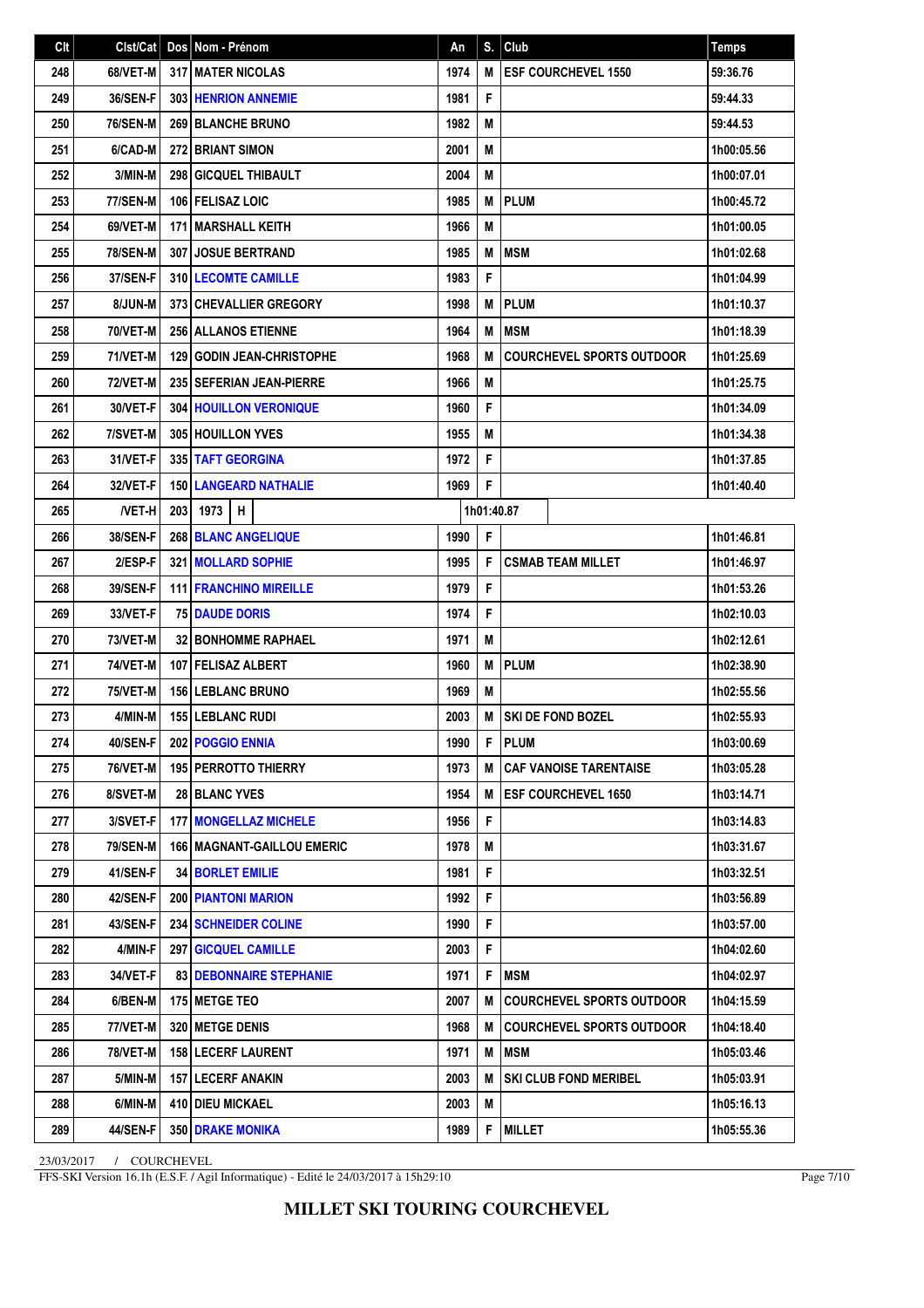| Clt |                 | Cist/Cat   Dos   Nom - Prénom       | An   |    | $S.$ Club                         | <b>Temps</b> |
|-----|-----------------|-------------------------------------|------|----|-----------------------------------|--------------|
| 290 | 9/JUN-M         | <b>49 CARPANO JORIS</b>             | 1998 | M  | <b>PLUM</b>                       | 1h05:58.54   |
| 291 | 35/VET-F        | <b>80 DAVID CELINE</b>              | 1975 | F  |                                   | 1h06:01.77   |
| 292 | 36/VET-F        | <b>153 LE FOL AUDE</b>              | 1971 | F  |                                   | 1h06:02.91   |
| 293 | 37/VET-F        | 63 CHEVALLIER LAURENCE              | 1970 | F  | <b>ESF COURCHEVEL 1850</b>        | 1h06:29.98   |
| 294 | 80/SEN-M        | 223 ROCHET JEAN-STEPHANE            | 1989 | M  | <b>R'COURCHEVEL</b>               | 1h06:42.38   |
| 295 | 45/SEN-F        | <b>183 MULATIER VIOLETTE</b>        | 1981 | F  |                                   | 1h07:19.44   |
| 296 | 81/SEN-M        | 30 BLEU FLORIAN                     | 1990 | M  |                                   | 1h07:27.13   |
| 297 | 9/SVET-M        | 56 CHARDON JEAN-PIERRE              | 1957 | M  |                                   | 1h07:32.51   |
| 298 | 38/VET-F        | <b>378 VAUNAIZE LOUISA</b>          | 1977 | F  |                                   | 1h07:51.02   |
| 299 | 39/VET-F        | <b>407 JONCQUIERT-LATARJET AUDE</b> | 1972 | F  |                                   | 1h07:51.45   |
| 300 | 40/VET-F        | 368 CHRETIEN AURELIA                | 1975 | F  |                                   | 1h07:52.05   |
| 301 | 7/MIN-M         | <b>122 GIRARD REMI</b>              | 2003 | M  |                                   | 1h08:21.70   |
| 302 | 82/SEN-M        | 355 LOMBARD QUENTIN                 | 1990 | M  | <b>BUREAU DES GUIDES</b>          | 1h09:28.02   |
| 303 | 83/SEN-M        | <b>87 I DELMAU LEO</b>              | 1992 | M  | <b>ESF COURCHEVEL 1850</b>        | 1h09:29.28   |
| 304 | 84/SEN-M        | <b>282 I DELEYMARIE ALEX</b>        | 1991 | M  | <b>ESF COURCHEVEL 1850</b>        | 1h09:30.27   |
| 305 | 8/MIN-M         | <b>220 ROBINSON BENOIT</b>          | 2004 | M  | <b>CLUB DES SPORTS COURCHEVEL</b> | 1h09:31.62   |
| 306 | 41/VET-F        | <b>221 ROBINSON LOUISE</b>          | 1966 | F  | <b>COURCHEVEL SPORTS OUTDOOR</b>  | 1h09:31.72   |
| 307 | 3/ESP-F         | <b>141 JACQUIN PAULINE</b>          | 1994 | F  | <b>ESF COURCHEVEL 1550</b>        | 1h09:50.89   |
| 308 | 85/SEN-M        | 97 DROVET JEREMY                    | 1991 | M  | <b>ESF COURCHEVEL 1850</b>        | 1h09:52.87   |
| 309 | 86/SEN-M        | <b>33 BONNET THOMAS</b>             | 1987 | M  |                                   | 1h09:55.66   |
| 310 | <b>46/SEN-F</b> | <b>324 NAVILLOD JULIE</b>           | 1987 | F  |                                   | 1h09:58.91   |
| 311 | 47/SEN-F        | 343 VOTTERO ELISA                   | 1991 | F  |                                   | 1h10:01.93   |
| 312 | 87/SEN-M        | <b>59 CHEDAL GAETAN</b>             | 1993 | M  | <b>ESF COURCHEVEL 1850</b>        | 1h10:03.36   |
| 313 | 48/SEN-F        | <b>86 DELEYMARIE FLORINE</b>        | 1981 | F  | <b>ESF COURCHEVEL 1850</b>        | 1h10:05.36   |
| 314 | 49/SEN-F        | 58 CHEDAL ESTEE                     | 1990 | F  | <b>ESF COURCHEVEL 1850</b>        | 1h10:08.26   |
| 314 | 49/SEN-F        | <b>47 CAILLET PAULINE</b>           | 1983 | F  | <b>ESF COURCHEVEL 1850</b>        | 1h10:08.26   |
| 316 | 51/SEN-F        | <b>60 CHEDAL CHARLOTTE</b>          | 1993 | F. | <b>ESF COURCHEVEL 1850</b>        | 1h10:08.61   |
| 317 | 88/SEN-M        | <b>125 GIRARDET ARNAUD</b>          | 1984 | м  | <b>IESF COURCHEVEL 1850</b>       | 1h10:09.27   |
| 318 | 79/VET-M        | 116   GALLINA JACQUES               | 1968 | M  | <b>PLUM</b>                       | 1h10:45.75   |
| 319 | 89/SEN-M        | 136 GUYON JOEFFREY                  | 1986 | M  |                                   | 1h11:06.32   |
| 320 | 90/SEN-M        | 395 MILLS XAVIER                    | 1980 | M  |                                   | 1h11:10.17   |
| 321 | <b>52/SEN-F</b> | <b>197 PETITOT LAURA</b>            | 1989 | F  | <b>FROMAGE BEAUFORT</b>           | 1h11:23.30   |
| 322 | <b>53/SEN-F</b> | 261 BATAILLE MARINE                 | 1991 | F  |                                   | 1h11:49.58   |
| 323 | <b>54/SEN-F</b> | <b>302 HAUGER ALISON</b>            | 1991 | F  |                                   | 1h11:49.66   |
| 324 | <b>55/SEN-F</b> | <b>264 BENSAID MARINE</b>           | 1985 | F  |                                   | 1h11:51.88   |
| 325 | <b>56/SEN-F</b> | 211 PUY CAMILLE                     | 1984 | F  |                                   | 1h11:53.84   |
| 326 | 4/ESP-F         | <b>224 ROLLAND PERRINE</b>          | 1995 | F  |                                   | 1h12:03.23   |
| 327 | 80/VET-M        | <b>84   DECISIER GINO</b>           | 1972 | M  |                                   | 1h13:42.36   |
| 328 | 42/VET-F        | <b>123 GIRARD FABIENNE</b>          | 1965 | F  | <b>MOUTIERS HAUTE TARENTAISE</b>  | 1h16:33.89   |
| 329 | 7/ESP-M         | <b>55 CHARDON BENJAMIN</b>          | 1995 | M  |                                   | 1h16:37.32   |
| 330 | 81/VET-M        | <b>170   MALAVAL SEBASTIEN</b>      | 1976 | M  | <b>GILBERT SPORTS MORIOND</b>     | 1h16:37.94   |
| 331 | 1/BEN-F         | <b>167 MALAVAL CLARA</b>            | 2006 | F  |                                   | 1h16:41.35   |

FFS-SKI Version 16.1h (E.S.F. / Agil Informatique) - Edité le 24/03/2017 à 15h29:10

Page 8/10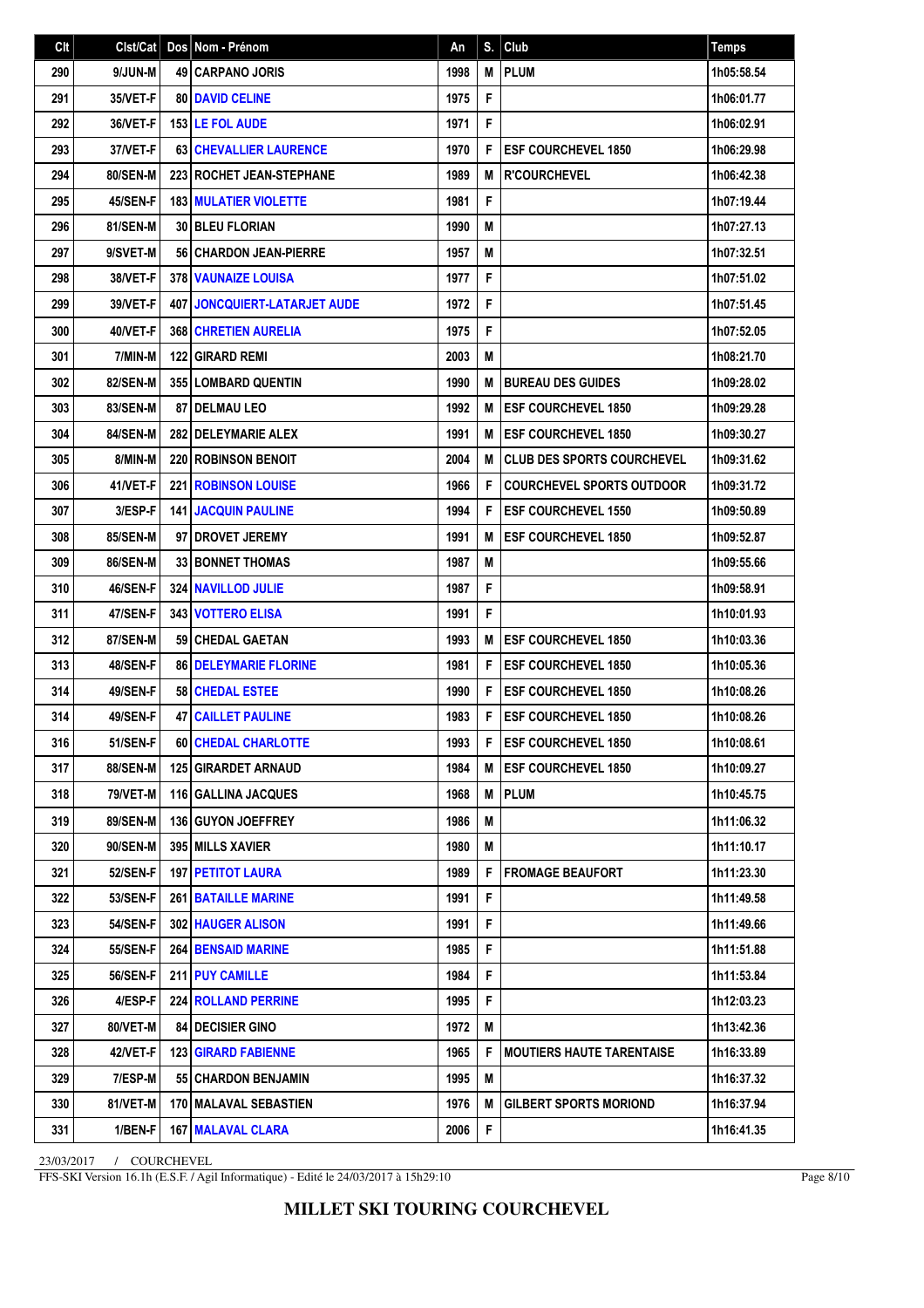| Clt | Clst/Cat            | Dos Nom - Prénom                    | An   | S. | Club                          | Temps      |
|-----|---------------------|-------------------------------------|------|----|-------------------------------|------------|
| 332 | <b>57/SEN-F</b>     | <b>137 HAPPE GAELLE</b>             | 1985 | F  | <b>CAF MOUTIERS</b>           | 1h16:41.73 |
| 333 | <b>58/SEN-F</b>     | <b>326   PEYRON MELANIE</b>         | 1985 | F  |                               | 1h16:42.70 |
| 334 | 8/ESP-M             | <b>112 FRANCOIS JEREMIE</b>         | 1994 | M  | <b>GILBERT SPORTS MORIOND</b> | 1h16:44.08 |
| 335 | 43/VET-F            | <b>169 MALAVAL MARIE</b>            | 1974 | F  |                               | 1h16:44.25 |
| 336 | 91/SEN-M            | 50 CARRE JEAN-RODOLPHE              | 1982 | M  |                               | 1h21:43.59 |
| 337 | <b>59/SEN-F</b>     | <b>142 JAHIER ISABELLE</b>          | 1985 | F  |                               | 1h21:44.33 |
| 338 | 44/VET-F            | 96 DONNAY AGNES                     | 1966 | F  |                               | 1h23:58.87 |
| 339 | 60/SEN-F            | <b>238   SOUTOUS AUDREY</b>         | 1983 | F  | <b>DEGUISETOI.FR</b>          | 1h24:18.88 |
| 340 | 4/SVET-F            | <b>11 AUSTEN JULIA</b>              | 1950 | F  |                               | 1h24:31.97 |
| 341 | 61/SEN-F            | <b>38 BOUVIER AMANDINE</b>          | 1986 | F  | <b>DEGUISETOI.FR</b>          | 1h24:34.93 |
| 342 | <b>10/JUN-M</b>     | 306 I IBANEZ KEANU                  | 1997 | M  | <b>HOTEL ALPEN RUITOR</b>     | 1h24:45.56 |
| 343 | 92/SEN-M            | <b>308 LAGRANGE GERMAIN</b>         | 1981 | M  | <b>HOTEL ALPEN RUITOR</b>     | 1h25:33.45 |
| 344 | <b>11/JUN-M</b>     | <b>331   RENAUD LOUIS ANTOINE</b>   | 1998 | M  | <b>HOTEL ALPEN RUITOR</b>     | 1h26:05.27 |
| 345 | 93/SEN-M            | <b>309 LAUREND KEVIN</b>            | 1987 | М  | <b>HOTEL ALPEN RUITOR</b>     | 1h27:26.95 |
| 346 | 62/SEN-F            | <b>384 HOELLINGER AMANDINE</b>      | 1981 | F  | <b>DEGUISE TOI</b>            | 1h28:10.11 |
| 347 | 94/SEN-M            | <b>257   AMBRE ARNAUD</b>           | 1988 | M  | <b>HOTEL ALPEN RUITOR</b>     | 1h28:13.92 |
| 348 | 63/SEN-F            | 289 FENESTRAZ VICTOIRE              | 1988 | F  | <b>HOTEL ALPEN RUITOR</b>     | 1h28:27.83 |
|     | <b>ABSENTS (63)</b> |                                     |      |    |                               |            |
|     | /CAD-M              | <b>366 CHAPTAL THEO</b>             | 2000 | M  | <b>MSM</b>                    | Abs        |
|     | <b>NET-F</b>        | <b>360 SNARSAKYA EKATERINA</b>      | 1971 | F  |                               | Abs        |
|     | <b>NET-M</b>        | <b>357   MEYRIEUX FRANCK</b>        | 1968 | M  |                               | Abs        |
|     | /SEN-F              | 344 BETTINGER ADELINE               | 1992 | F  | <b>MILLET</b>                 | Abs        |
|     | <b>NET-M</b>        | 336   TOGNET CHRISTOPHE             | 1970 | M  | <b>SAVOIE HELICOPTERES</b>    | Abs        |
|     | <b>NET-M</b>        | 330 RAYNAUD NICOLAS                 | 1971 | M  | <b>IFFCAM</b>                 | Abs        |
|     | /SEN-F              | <b>322 MONCHER NICOLETTA</b>        | 1991 | F  | <b>TEAM NEW GENERATION</b>    | Abs        |
|     | <b>NET-M</b>        | 314   MANIKIAN ALBAN                | 1960 | M  | <b>IESF COURCHEVEL 1850</b>   | Abs        |
|     | $NET-F$             | 313 MALBRAN FLORANCIA               | 1975 | F  | <b>PISTE NOIRE</b>            | Abs        |
|     | /ESP-M              | 311 LICHAIRE JORDAN                 | 1994 |    | <b>M LESF LA TANIA</b>        | Abs        |
|     | /JUN-M              | 301 GUERET ALRICK                   | 1997 | M  | <b>HOTEL ALPEN RUITOR</b>     | Abs        |
|     | /VET-M              | <b>300 GRANDIDIER JEAN-FRANCOIS</b> | 1960 |    | <b>M</b>   FFCAM              | Abs        |
|     | /SVET-M             | <b>299 GORIN YVES MARIE</b>         | 1954 | M  | <b>FFCAM</b>                  | Abs        |
|     | <b>NET-M</b>        | <b>279 CHARVIN JEAN-FRANCOIS</b>    | 1960 | M  | <b>IDYNASTAR</b>              | Abs        |
|     | /SEN-M              | 270 BLERY JEAN-FRANCOIS             | 1989 | М  | <b>PIEPS</b>                  | Abs        |
|     | <b>NET-F</b>        | <b>263 BENE VERONIQUE</b>           | 1973 | F. |                               | Abs        |
|     | /SEN-M              | <b>262   BELGERI CONSTANT</b>       | 1983 | М  |                               | Abs        |
|     | /SEN-M              | 259   AUFFRET CHRISTOPHE            | 1980 |    | <b>M</b> HOTEL ALPEN RUITOR   | Abs        |
|     | /SEN-M              | <b>255   ZECCONI YANN</b>           | 1991 | M  | <b>ESF LA TANIA</b>           | Abs        |
|     | <b>NET-M</b>        | <b>254 WIRION VINCENT</b>           | 1964 | M  | <b>PLUM</b>                   | Abs        |
|     | <b>NET-F</b>        | 250 VIANNEY-LIAND LAURENCE          | 1962 | F  | <b>IESF COURCHEVEL 1550</b>   | Abs        |
|     | <b>NET-M</b>        | <b>244   TRAVAILLOT OLIVIER</b>     | 1976 | M  | <b>DYNASTAR</b>               | Abs        |
|     | /VET-M              | 237 SINGH ATMA                      | 1959 | M  | ATMA.SKI                      | Abs        |
|     | /CAD-F              | 233 SAINT GERMAIN LOUISE            | 2001 | F. |                               | Abs        |

FFS-SKI Version 16.1h (E.S.F. / Agil Informatique) - Edité le 24/03/2017 à 15h29:10

Page 9/10